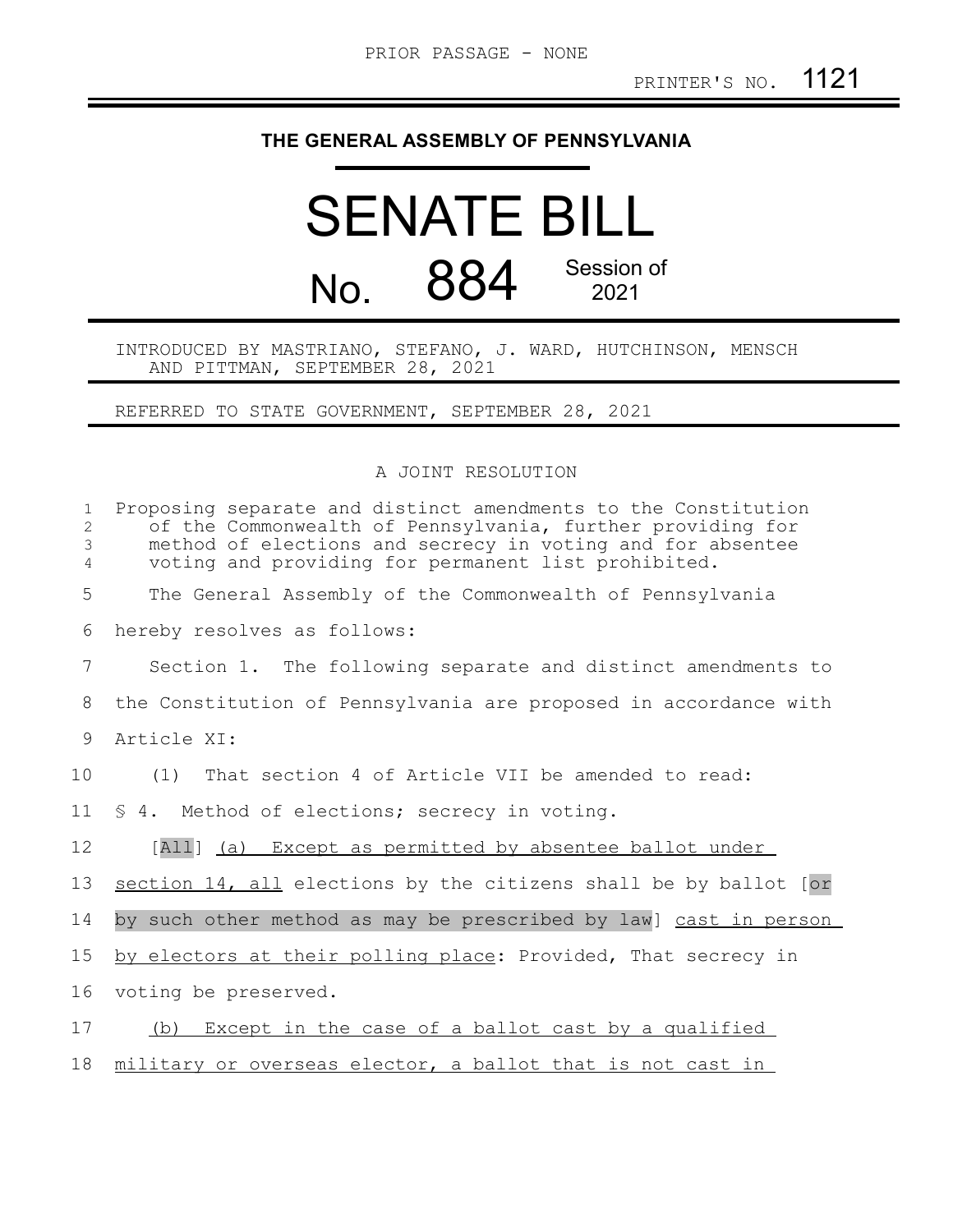| 1           | person at a polling place must be received by a county board of  |
|-------------|------------------------------------------------------------------|
| 2           | elections no later than 5 o'clock P.M. on the Friday before an   |
| 3           | election.                                                        |
| 4           | That section 14 of Article VII be amended by adding a<br>(2)     |
| 5           | subsection to read:                                              |
| 6           | § 14. Absentee voting.                                           |
| 7           | $\star$ $\star$ $\star$                                          |
| $\,8\,$     | (a.1) Each ballot returned that is not cast in person at a       |
| $\mathsf 9$ | polling place shall be subject to signature verification.        |
| 10          | $\star$ $\star$ $\star$                                          |
| 11          | That Article VII be amended by adding a section to read:<br>(3)  |
| 12          | <u>§ 15. Permanent list prohibited.</u>                          |
| 13          | The creation, existence or maintenance of a permanent list of    |
| 14          | qualified electors who vote by a ballot that is not cast in      |
| 15          | person at a polling place shall be prohibited.                   |
| 16          | Section 2. (a) Upon the first passage by the General             |
| 17          | Assembly of these proposed constitutional amendments, the        |
| 18          | Secretary of the Commonwealth shall proceed immediately to       |
| 19          | comply with the advertising requirements of section 1 of Article |
| 20          | XI of the Constitution of Pennsylvania and shall transmit the    |
| 21          | required advertisements to two newspapers in every county in     |
| 22          | which such newspapers are published in sufficient time after     |
| 23          | passage of these proposed constitutional amendments.             |
| 24          | Upon the second passage by the General Assembly of these<br>(b)  |
| 25          | proposed constitutional amendments, the Secretary of the         |
| 26          | Commonwealth shall proceed immediately to comply with the        |
| 27          | advertising requirements of section 1 of Article XI of the       |
| 28          | Constitution of Pennsylvania and shall transmit the required     |
| 29          | advertisements to two newspapers in every county in which such   |
| 30          | newspapers are published in sufficient time after passage of     |
|             | 20210SB0884PN1121<br>$-2 -$                                      |